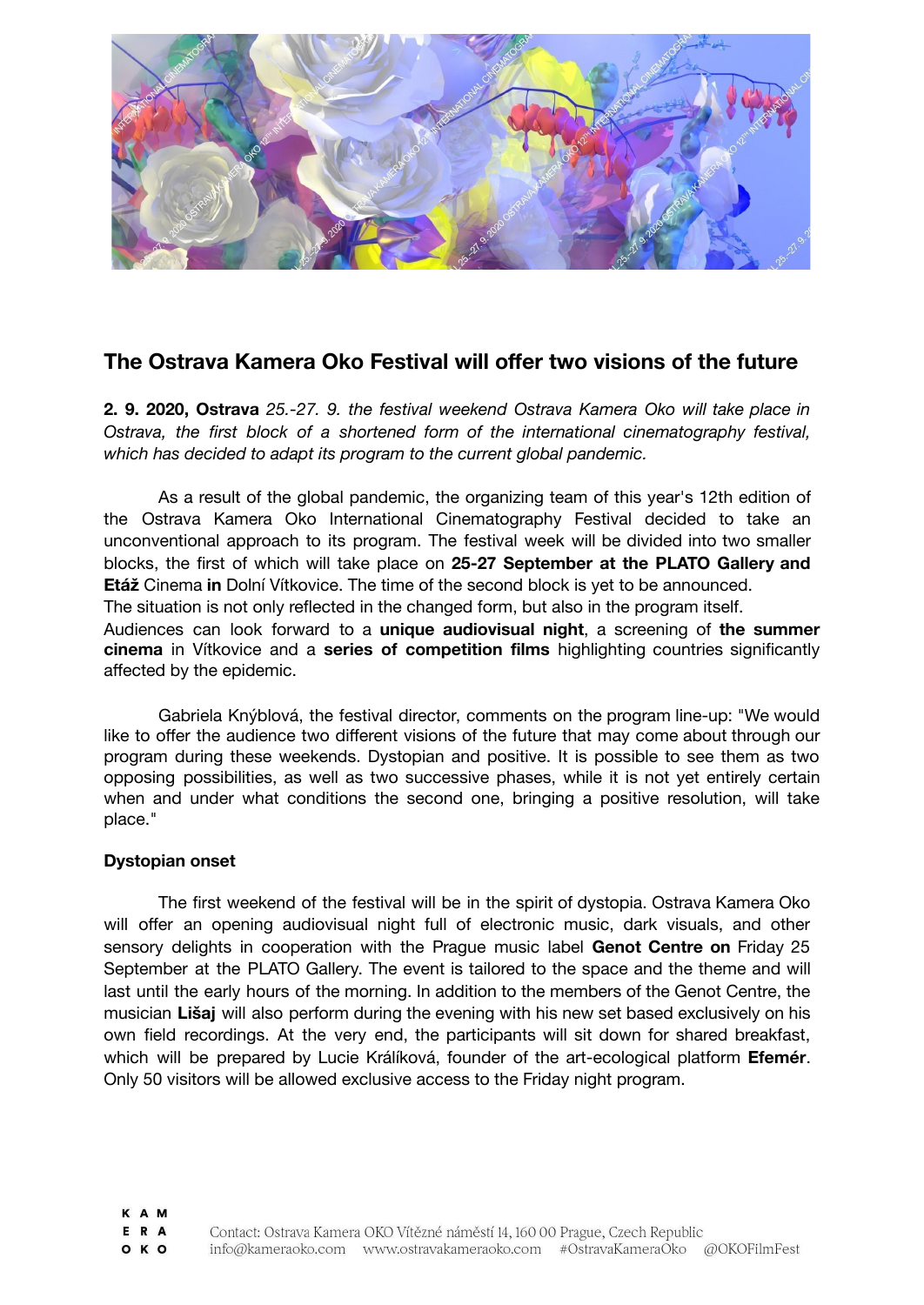

## **Film screenings in cinema Etáž**

Saturday and Sunday's program will then move to the Dolní Vítkovice area, specifically to the newly opened **Etáž** cinema.

"In response to a number of suspended 'A' festivals and silencing of cinema distribution, we have decided to change the concept of presenting films in competition and to give space in the special edition of this year's Official Selection to older works by authors such as Radu Jude, Santiago Racaj, and Kleber Mendonça Filho, who have already been presented at Ostrava Kamera Oko in the past. However, we will present their works in a new, original, and novel perspective. The Official Selection will also reflect filmmakers from countries significantly affected by the coronavirus, such as Spain and Brazil", said Jakub Felcman, founder of the festival and dramaturge of the main competition. Although it is partly a selection of older films supplemented by current works, their curatorial selection and presentation, according to Felcman, become a new premiere.

However, the selection also includes several new films, among which a six-hour film by Russian director Ilya Khrzhanovsky and German cinematographer Jürgen Jürges **DAU** resonates strongly**. Degeneration**. This is the final 13th episode of the DAU epic, which inaccurately simulates the socialist dictatorship in the Soviet Union. The entire series began filming 15 years ago in the faithfully reconstructed streets of Moscow and the grounds of the Soviet research institute run by Nobel Prize winner Lev Landau (nicknamed Dau). Actors and non-actors were filmed day and night, hundreds of hours of often sexually and violently explicit material were shot, and tens of thousands of people participated in the project. It is a powerful authentic experience of a stylized "reality-show" for the brave, which premiered at this year's Berlinale and was met with considerable controversy.

Saturday's screening at the Etáž summer cinema will feature the Japanese film **Kontora**, a family film that pays tribute to the young Japanese soldiers of the Second World War and poetically portrays silence as a response to trauma. The black-and-white film with a distinctive authorial handwriting by Estonian cinematographer Max Golomidov won the Tallinn International Film Festival at the end of last year and its screening in the Czech Republic will be quite unique.